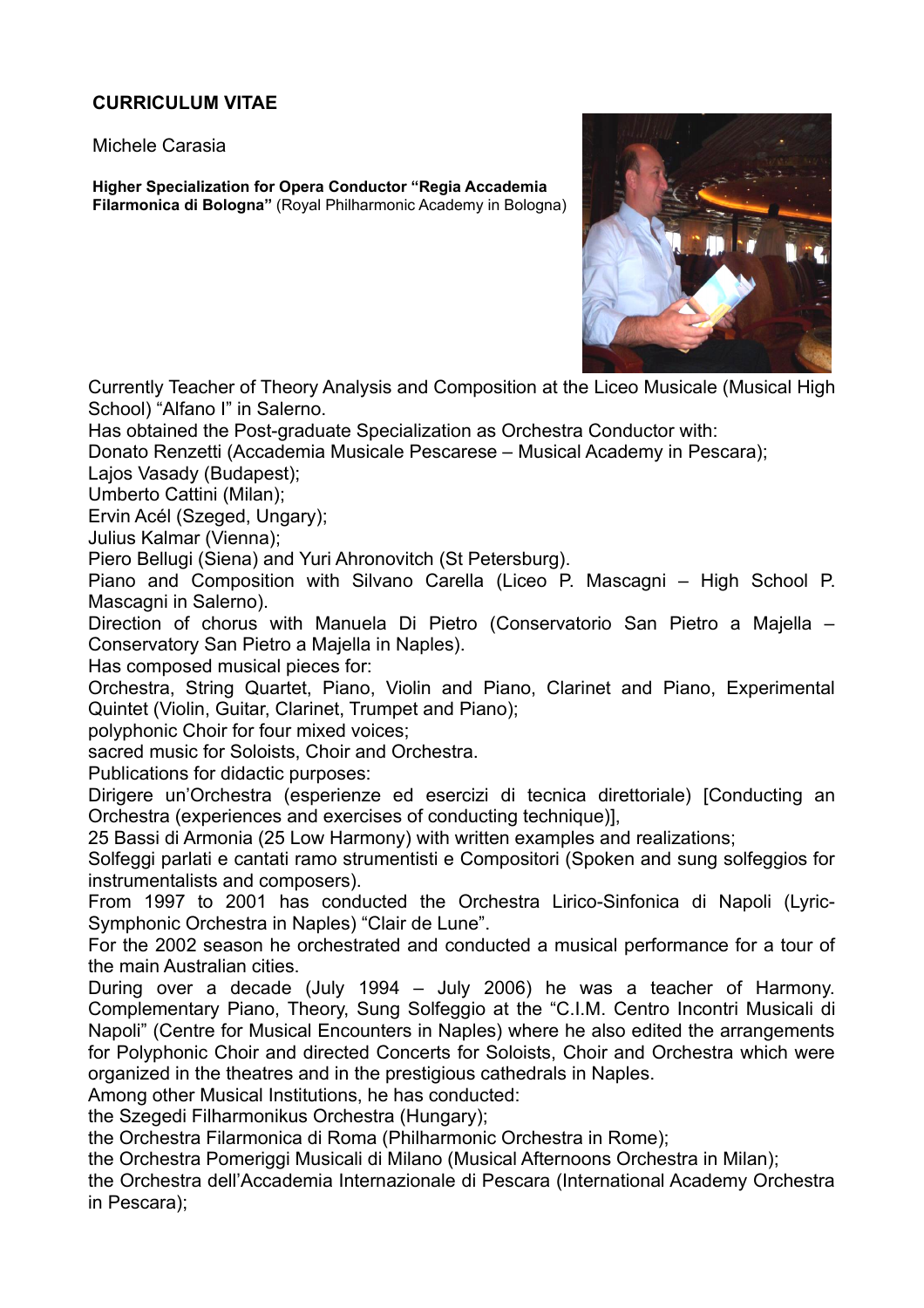the Orchestra "A. Vivaldi" Ravello (SA) (A. Vivaldi Orchestra in Ravello – SA);

the Orchestra G. Verdi del Teatro Comunale di Salerno (Municipal Theatre Orchestra G. Verdi in Salerno);

the Orchestra della Regia Accademia Filarmonica di Bologna (Royal Philharmonic Academy Orchestra in Bologna);

the Orchestra of the Rumanian National Opera in Cluj-Napoca;

the Orchestra "Harmonia Nobile" in Kiev (Ukraine);

the Arad Philharmonic Orchestra (Romania).

In the 2014 Opera Season of the Municipal Theatre "G. Verdi" has collaborated with the artistic and musical director Maestro Daniel Oren, as Replacement Maestro for the operas: TURANDOT and MANON LESCAUTt by G. Puccini and TROVATORE and LA TRAVIATA by Verdi.

He gave performances for important musical bodies and associations in several national and foreign theatres always receiving enthusiastic acclaims.

## Multiple declaration replacing certificates for academic qualifications and appointments

## of Prof. Carasia Michele

I, Carasia Michele, hereby declare:

- $\triangle$  that I have been awarded the Diploma di Compimento Superiore in Clarinetto (strumenti a fiato) [Upper Completion Diploma in Clarinet (wind instruments)] Academic Year [A.Y.] 1980/81 by the Conservatory in Salerno, a detached section of the Conservatory "San Pietro a Majella" in Naples;
- $\lambda$  that I have successfully passed the Ordinary Competition for a Permanent Teaching Appointment based on exams and qualifications, as per O.G. of 1982, obtaining the grade of merit AO32 Musical Education in the Secondary School of Grade I and AO31 Musical Education in the Secondary School of Grade II;
- $\triangle$  that I have been awarded the CERTIFICATE of participation to the two-year Course for Orchestra Conductors of the Musical Academy in Pescara, held by Mo Donato Renzetti (A.Y. 1989/90 – 1990/91);
- $\triangle$  that I have obtained the CERTIFICATE in the capacity of active pupil of the International Course for the musical training of Orchestra Conductors. Musical Academy Ottorino Respighi, honorary Presidents: Franco Ferrara, Sir Antal Doràti, Sir Yehudi Menuhin, Szegeden (Hungary) A.Y. 1991/92 directed by Ervin Acil and Julius Kalmàr;
- $\triangle$  that I have been awarded the Diploma in Orchestra Conducting "OKLEVEL" (exams passed between 21st to 30th September 1992) Szegedi Filharmonikus Egyesulet Nemzetkozi Karmesterkurzusàn Szegeden;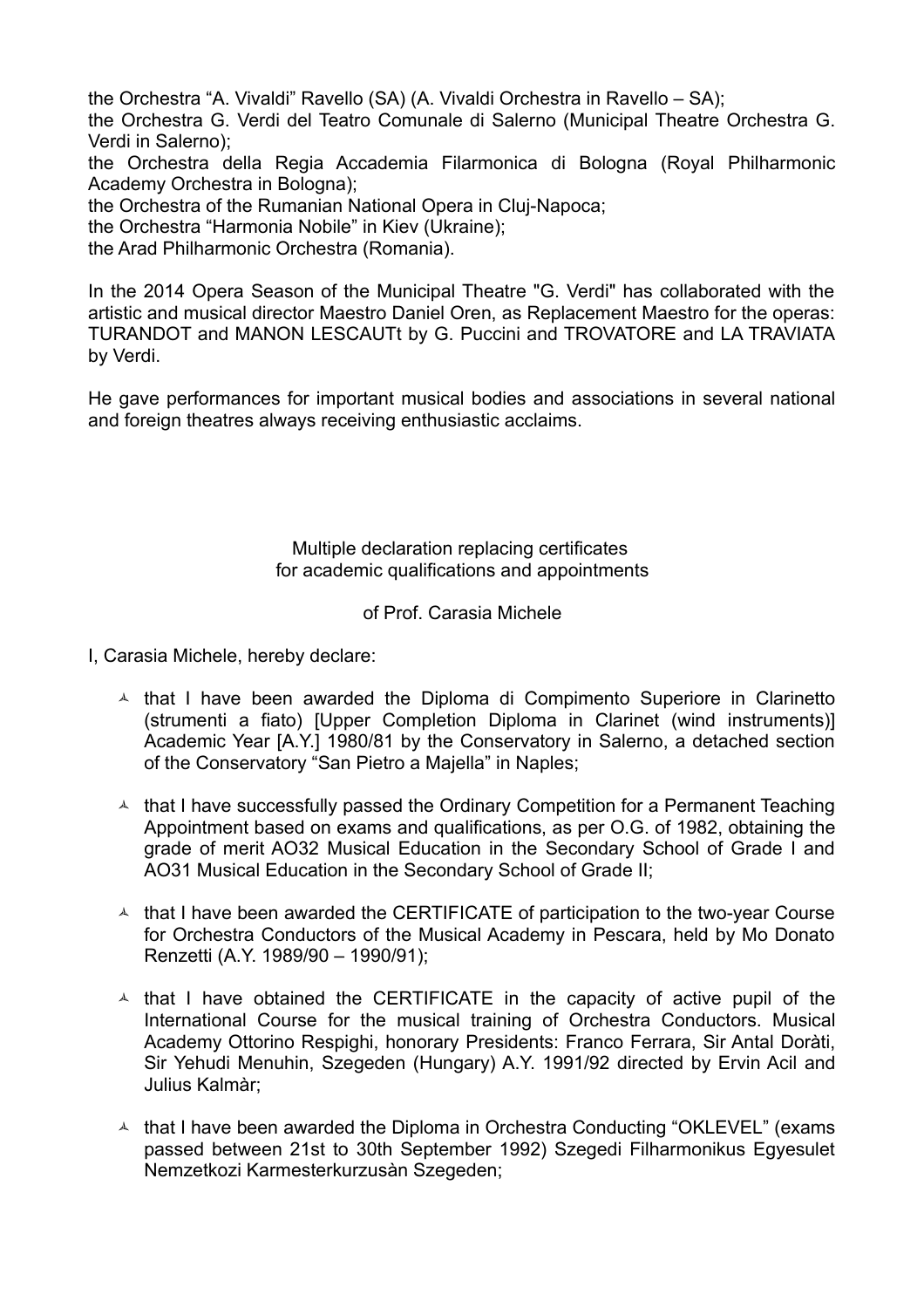- $\triangle$  that I have passed the exams and I have been registered as a Composer in the Società Italiana degli Autori ed Editori (S.I.A.E.) [Italian Association of Authors and Editors] under No. 100042;
- $\triangle$  that I have obtained the Diploma of the Course of High Specialization in ORCHESTRA CONDUCTING held by Mo UMBERTO CATTINI at the Accademia Musicale Pescarese (Pescara Musical Academy), Sambuceto (PE);
- $\triangle$  that I have been awarded the DIPLOMA by the Accademia Internazionale di Alto Perfezionamento Musicale "VANITAS VANITATUM ..." (International Academy of High Musical Specialization) for the annual course of Orchestra Conducting held by Mo PIERO BELLUGI;
- $\triangle$  that I have obtained the annual SPECIALIZATION MASTER DIPLOMA with final test dedicated to contemporary musical writing and to informatics in music at the University of Urbino, Faculty of Sociology, LA.MUSA, director Luciano Sampaoli;
- $\triangle$  that I have been awarded the CERTIFICATE in the capacity of active pupil of the Course of ORCHESTRA CONDUCTING directed by Mo YURI AHRONOVITCH. Riva del Garda Associazione Musica Riva (Music Association Riva) Artistic Director: Mietta Sighele;
- $\triangle$  that I have obtained the DIPLOMA in Orchestra Conducting A.Y. 1999/2000 at the "Regia Accademia Filarmonica" (Royal Philharmonic Academy) in Bologna. Director Mo Fulvio Angius;
- $\triangle$  that I have obtained the EIDICARD eu no. 1048 certipass (European Licence). EUROPEAN INFORMATICS PASSPORT;
- $\triangle$  that I have obtained the final Certificate of studies on the Acoustic and Scientific Aspect of Music, with application of the new informatics programmes for the electronic manipulation of recorded Sound using the Computer. Course Director Prof. Paolo Fergola, annual Course of Professional Updating and Specialization with final exam. University of Studies in Naples Federico II, Faculty of Sciences MM.FF.NN A.Y. 2002/2003;
- $\uparrow$  that I have acted for about ten years, from A.Y. 2001/2002 to A.Y. 2010/2011 in the capacity of Composer of incidental music for the theatre performances and essays of the Laboratorio di Scienze dell'Espressione (Workshop of Expression Sciences). Faculty of Arts University L.U.M.S.A. Rome;
- $\triangle$  that I have acted in the capacity of Director and Manager of the Laboratorio di Musica d'Insieme (Workshop of Ensemble Music) at the I Grade Secondary School with musical syllabus "G. Pascoli" in Colliano (SA) from 1987 to 30th June 2012;
- $\lambda$  to have undertaken, from A.Y. 2000/2001 to 2012/13, 11 appointments in the capacity of TUTOR of the newly appointed permanent teachers for the Classes of Musical Instruments in Grade I Secondary Schools (Violin, Clarinet, Piano, Trumpet and Classic Guitar);
- $\triangle$  that I have taught Instrument, later Theory Solfeggio and coordinated musical activities of the Aut. No. 123 "G. Pascoli" in Colliano, an institute with a musical syllabus, from 1987 until the school year 2012/13;